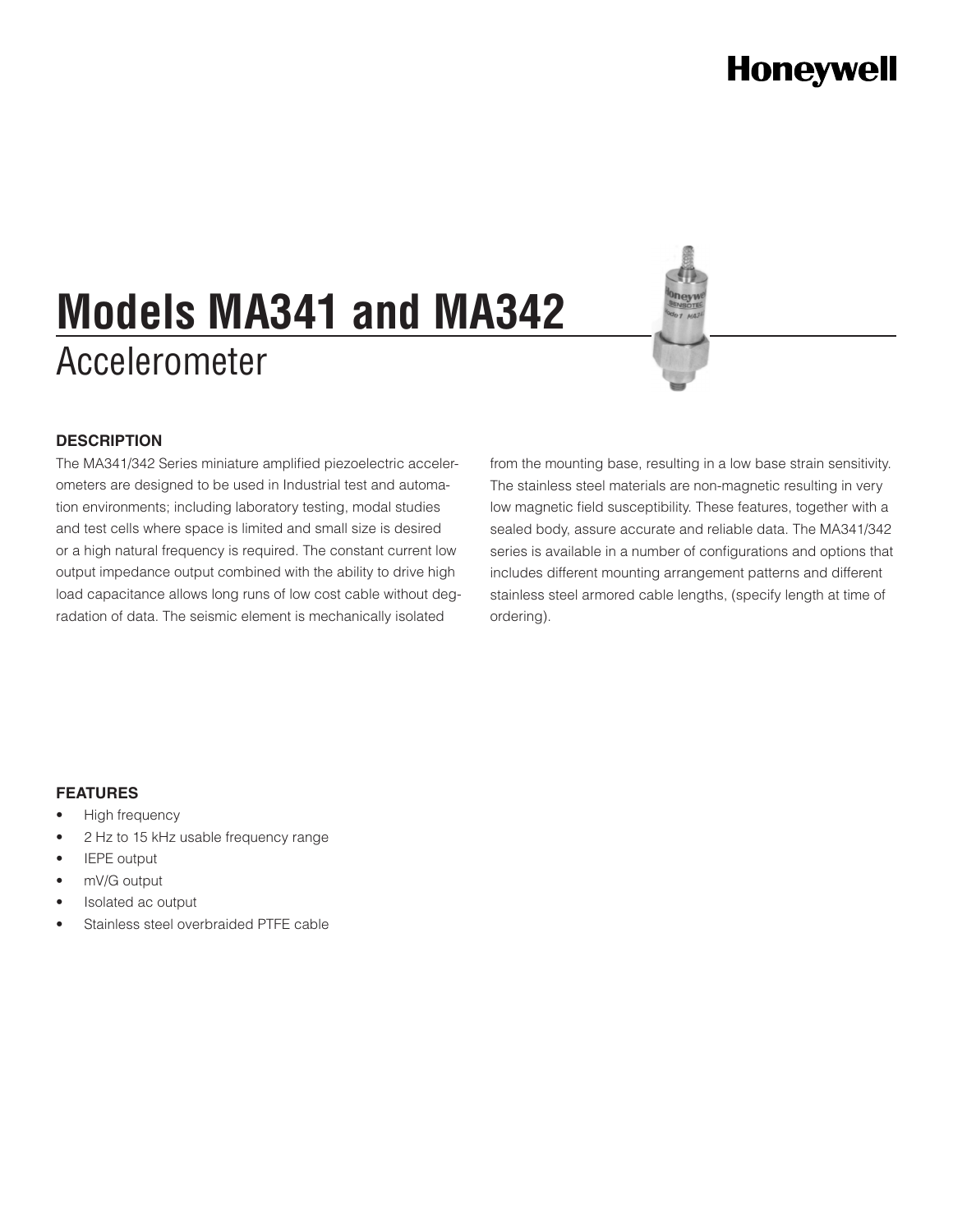## **Models MA341 and MA342**

#### **PERFORMANCE SPECIFICATIONS**

| <b>Characteristic</b>   | <b>Measure</b>            |
|-------------------------|---------------------------|
| Dynamic range           | $±80$ G                   |
| Sensitivity             | 100 mV/G ±10 %            |
| Transverse sensitivity  | Less than $5%$            |
| Temperature sensitivity | $0.145$ /°F               |
| Frequency range         | 2 Hz to 15 kHz ±5 %       |
| Amplitude linearity     | Better than 1 % linearity |
| Mounted base resonance  | $22$ kHz                  |

#### **ENVIRONMENTAL SPECIFICATIONS**

| <b>Characteristic</b>  | <b>Measure</b>                      |
|------------------------|-------------------------------------|
| Temperature, operating | -23 °C to 138 °C [-10 °F to 280 °F] |
| Sealing                | IP67/NEMA 4                         |

#### **ELECTRICAL SPECIFICATIONS**

| <b>Characteristic</b> | <b>Measure</b>                   |
|-----------------------|----------------------------------|
| Input                 | Constant current                 |
| Current range         | $0.5$ mA to 8 mA                 |
| Bias voltage          | $12$ Vdc                         |
| Cable                 | Stainless steel overbraided PTFE |
| Standard cable length | 4,9 m [16 ft]                    |
| Electrical noise      | $0.1 \text{ mG}$ max.            |
| Isolation             | Base isolated                    |

#### **MECHANICAL SPECIFICATIONS**

| <b>Characteristic</b> | <b>Measure</b>        |
|-----------------------|-----------------------|
| Weight                | $0.03$ kg $[1$ oz $]$ |
| Material              | Stainless steel       |
| Mounting torque       | $6$ ft-lb             |

#### **SENSITIVITY CODES**

| <b>Sensitivity Code</b> | Sensitivity       |
|-------------------------|-------------------|
| GU                      | $10 \text{ mV/G}$ |
| GC                      | 30 mV/G           |
| GH                      | 100 mV/G          |
| GG                      | 1000 mV/G         |

#### **OPTION CODES**

|                                  | Many range/option combinations are available in<br>our quick-ship and fast-track manufacture pro-<br>grams. Please see http://sensing.honeywell.com/<br>TMsensor-ship for updated listings. |
|----------------------------------|---------------------------------------------------------------------------------------------------------------------------------------------------------------------------------------------|
| <b>Sensitivity</b>               | 10 mV/G, 30 mV/G, 100 mV/G, 1000 mV/G                                                                                                                                                       |
| <b>Electrical</b><br>termination | Cable length (specify at time of ordering)                                                                                                                                                  |

#### **WIRING CODES**

| Wire         |                       |
|--------------|-----------------------|
| <b>Black</b> | (+) Supply (+) Output |
| White        | Supply return         |

#### **MOUNTING DIMENSIONS**



Model MA341 (order code AG922)

Model MA342 (order code AG923)

#### **TYPICAL SYSTEM DIAGRAM**